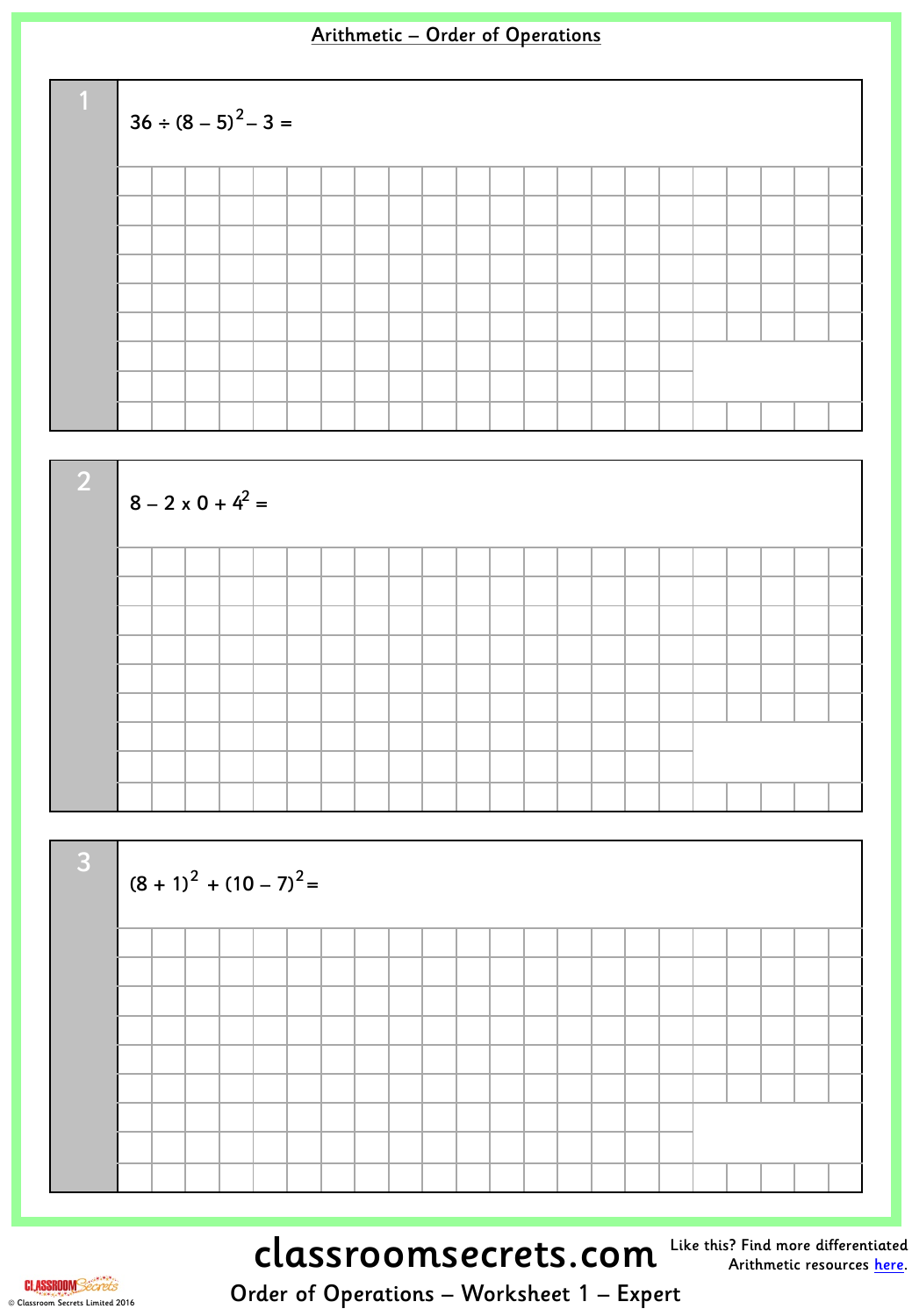$$
36 \div (8-5)^2 - 3 =
$$





classroomsecrets.com Like this? Find more differentiated



Order of Operations – Worksheet 1 – Expert ANSWERS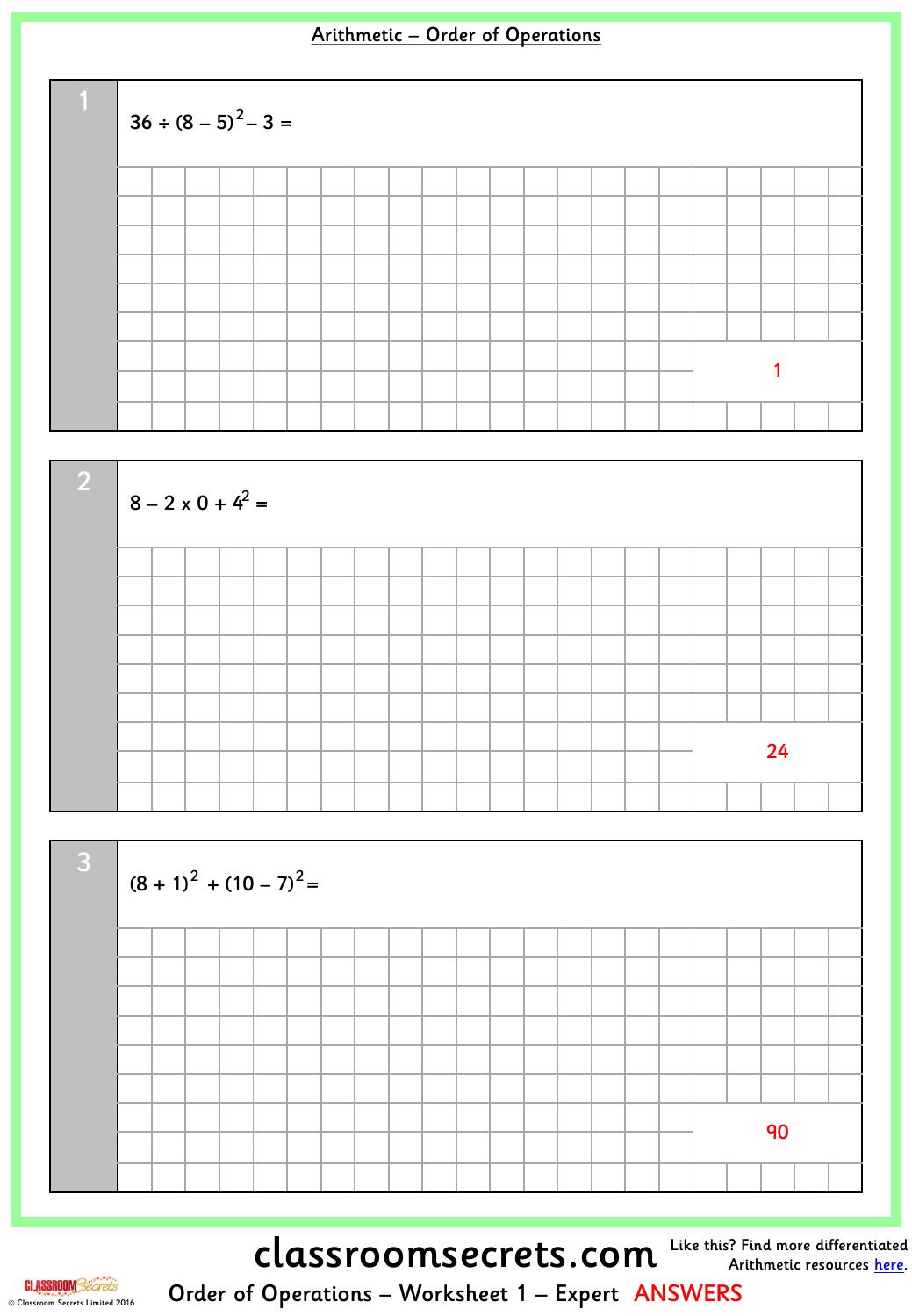





classroomsecrets.com Like this? Find more differentiated

Arithmetic resources <u>[here](http://www.classroomsecrets.com/tag/arithmetic)</u>.

**CLASSROOM**Secret © Classroom Secrets Limited 2016

Order of Operations – Worksheet 2 – Expert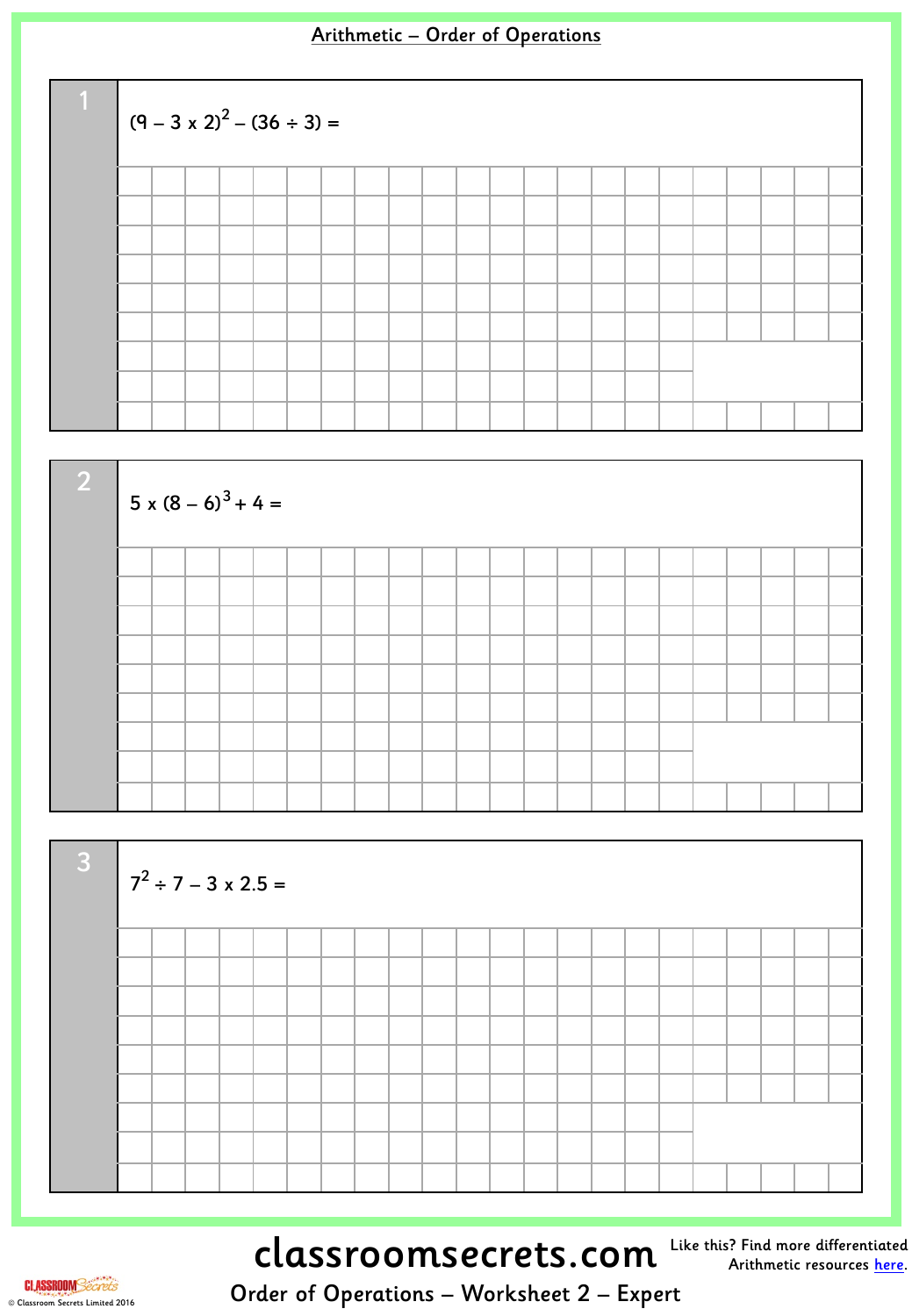





classroomsecrets.com Like this? Find more differentiated



Order of Operations – Worksheet 2 – Expert ANSWERS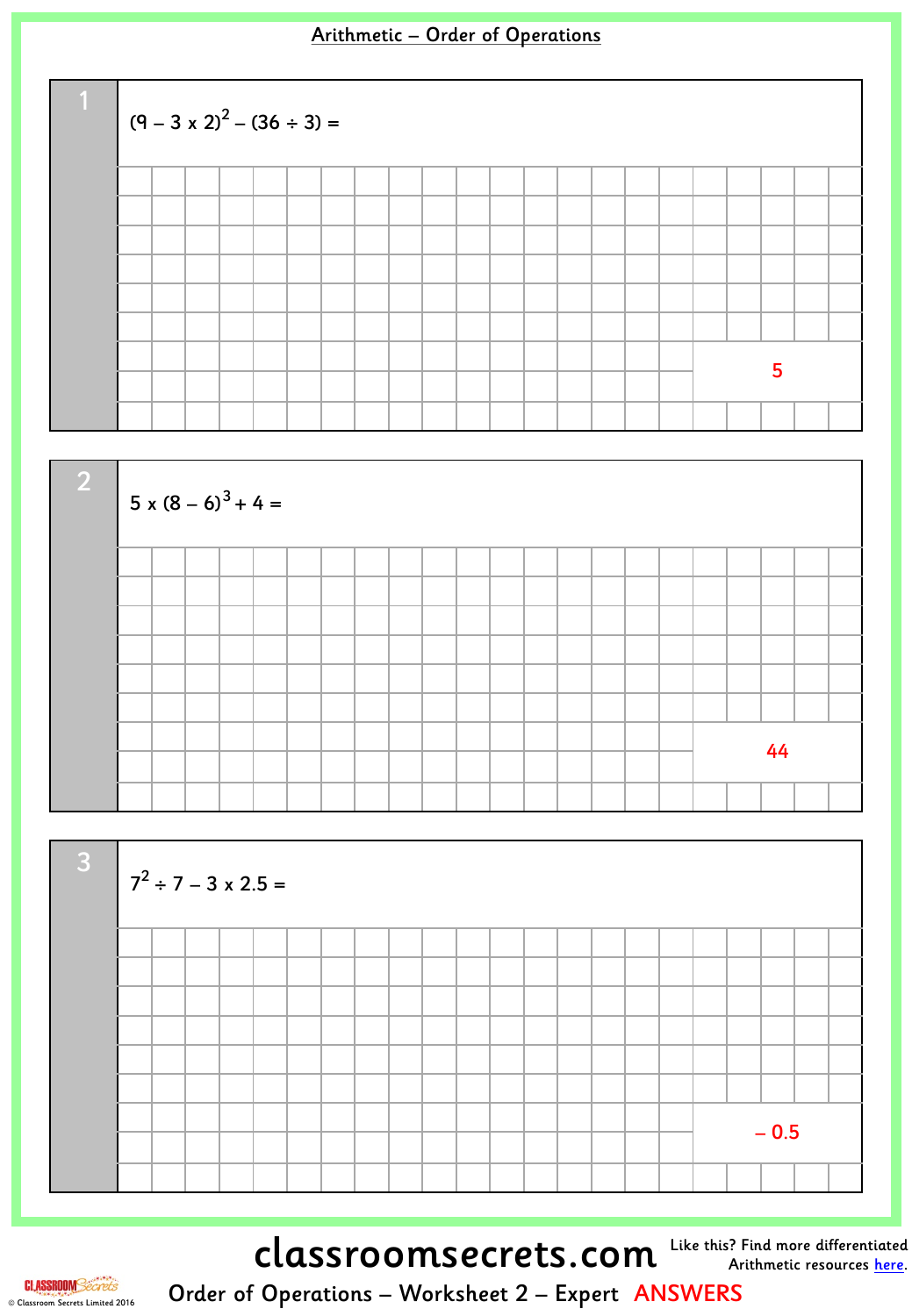





# classroomsecrets.com Like this? Find more differentiated

Arithmetic resources <u>[here](http://www.classroomsecrets.com/tag/arithmetic)</u>.

**CLASSROOM** Secrets © Classroom Secrets Limited 2016

Order of Operations – Worksheet 3 – Expert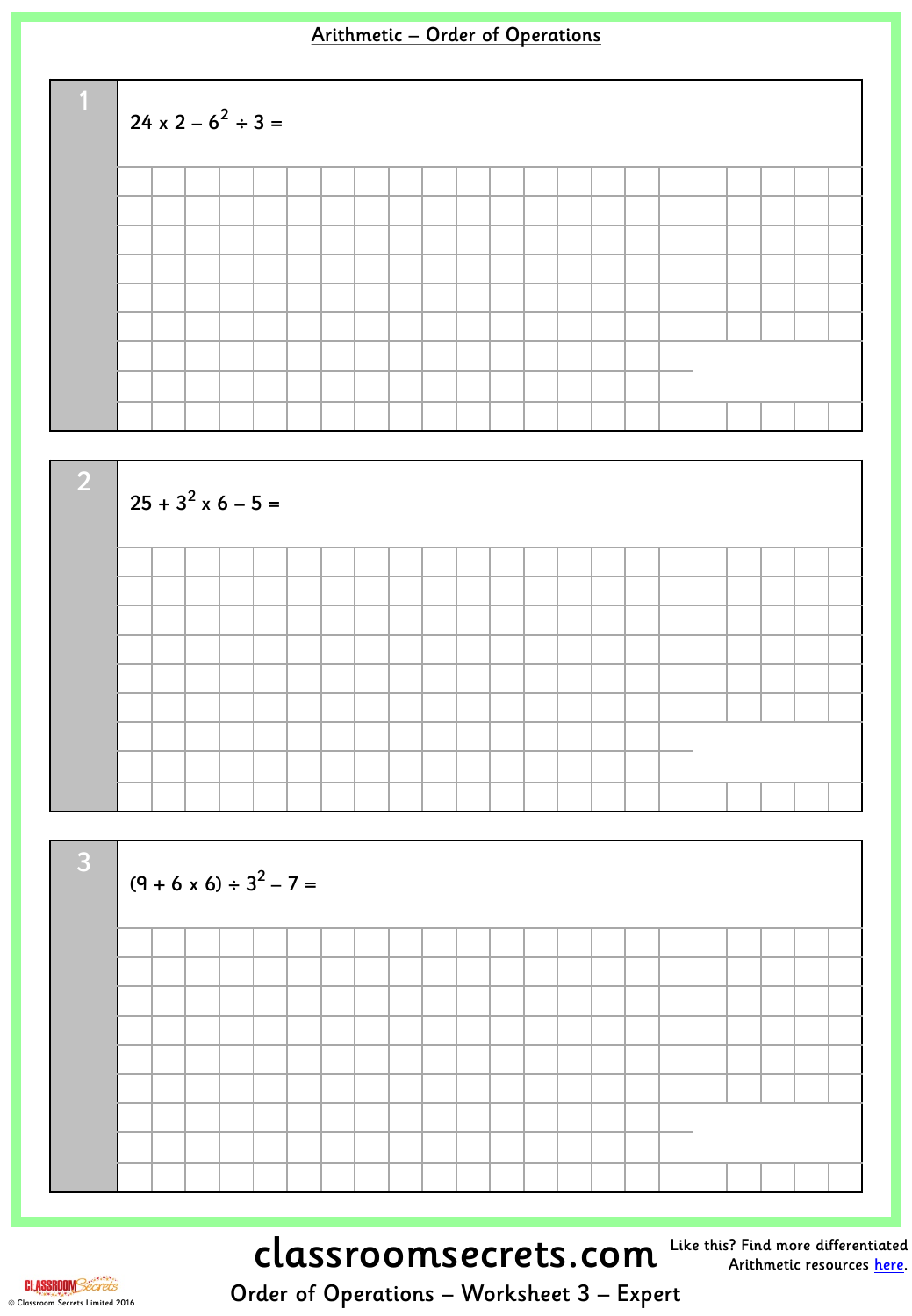





classroomsecrets.com Like this? Find more differentiated



Order of Operations – Worksheet 3 – Expert ANSWERS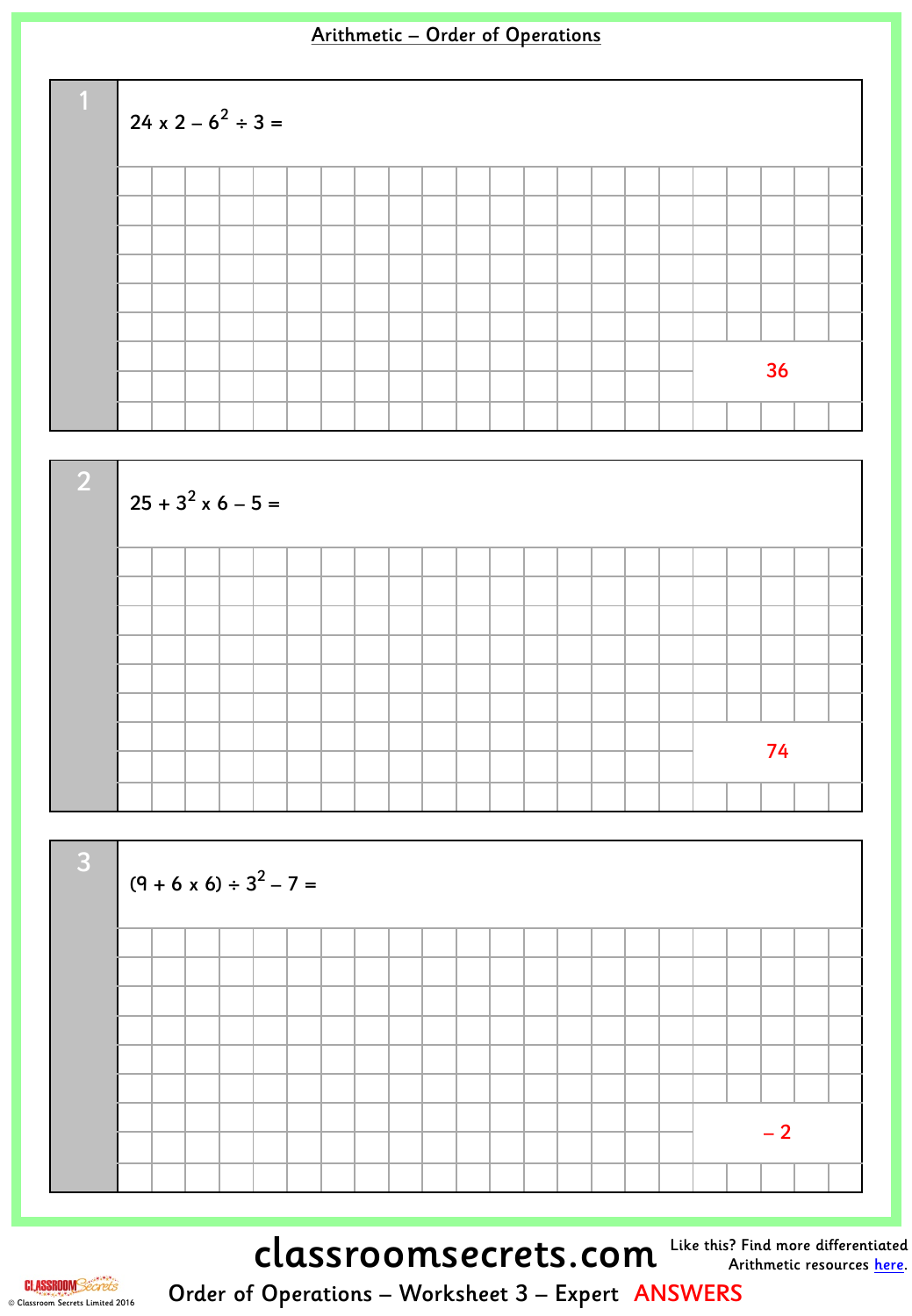$$
1 + 32 \div (7 - 4) =
$$





# classroomsecrets.com

Like this? Find more differentiated Arithmetic resources [here](http://www.classroomsecrets.com/tag/arithmetic).

**CLASSROOM**Secrets © Classroom Secrets Limited 2016

Order of Operations – Worksheet 4 – Expert